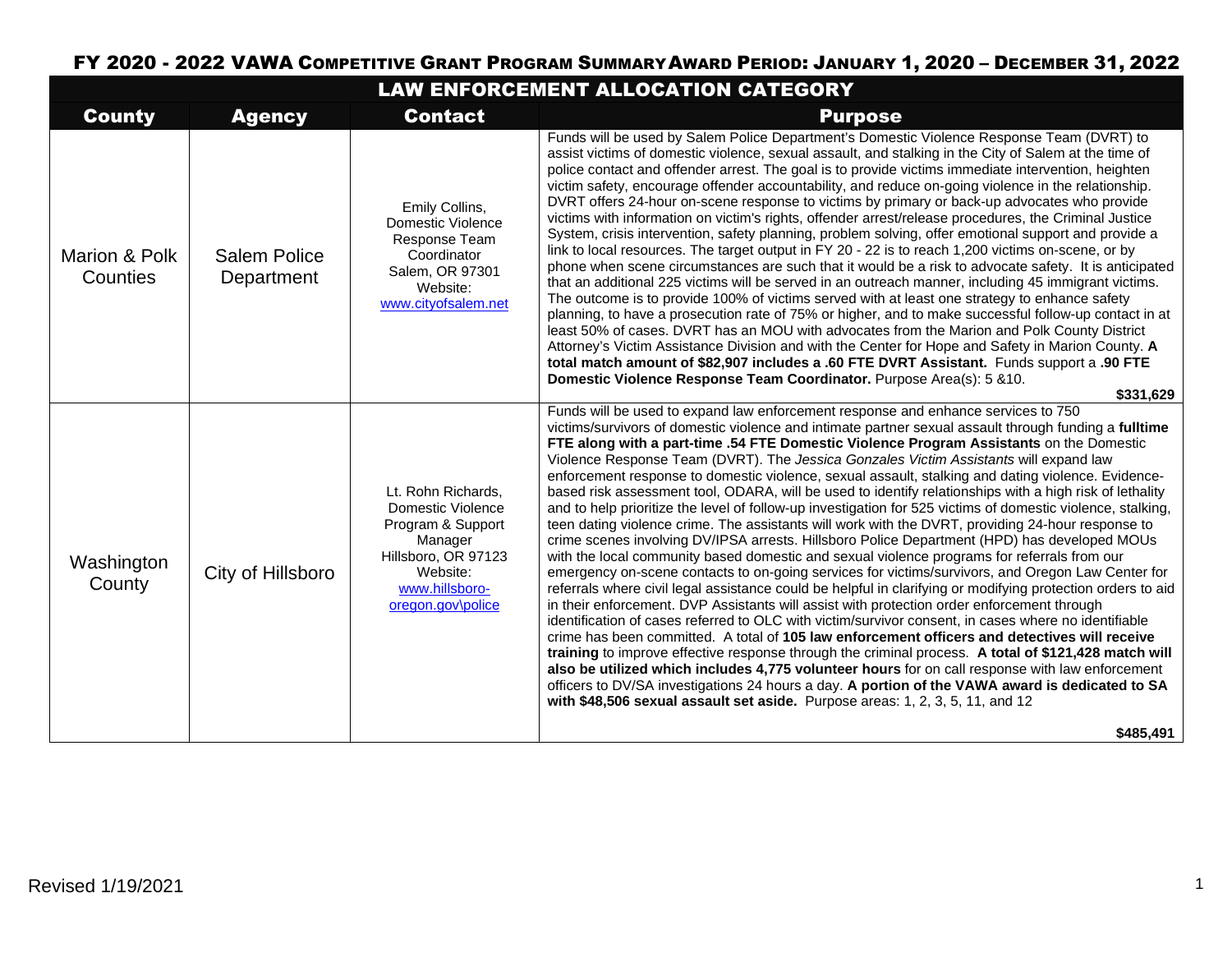| <b>LAW ENFORCEMENT ALLOCATION CATEGORY</b> |                                                                      |                                                                                                              |                                                                                                                                                                                                                                                                                                                                                                                                                                                                                                                                                                                                                                                                                                                                                                                                                                                                                                                                                                                                                                                                                                        |
|--------------------------------------------|----------------------------------------------------------------------|--------------------------------------------------------------------------------------------------------------|--------------------------------------------------------------------------------------------------------------------------------------------------------------------------------------------------------------------------------------------------------------------------------------------------------------------------------------------------------------------------------------------------------------------------------------------------------------------------------------------------------------------------------------------------------------------------------------------------------------------------------------------------------------------------------------------------------------------------------------------------------------------------------------------------------------------------------------------------------------------------------------------------------------------------------------------------------------------------------------------------------------------------------------------------------------------------------------------------------|
| <b>County</b>                              | <b>Agency</b>                                                        | <b>Contact</b>                                                                                               | <b>Purpose</b>                                                                                                                                                                                                                                                                                                                                                                                                                                                                                                                                                                                                                                                                                                                                                                                                                                                                                                                                                                                                                                                                                         |
| Douglas<br>County                          | <b>Battered</b><br><b>Persons</b><br>Advocacy (dba<br>Peace at Home) | Melanie Taylor Prummer<br><b>Executive Director</b><br>Roseburg, OR 97470<br>Website:<br>www.peaceathome.com | This project supports a new initiative by funding training primarily for law enforcement and a 1.0 FTE<br>Task Force Coordinator for the Family Violence Task Force, a coalition of 23 Douglas County<br>agencies, dedicated to coordinating a community-wide response to domestic violence, enhancing<br>survivor/victim safety, and increasing the accountability of perpetrators. This position will coordinate<br>trainings for 7 law enforcement agencies including City Departments, Tribal Deputy, Oregon State<br>Police as well as advocates and prosecutors in the Lethality Assessment Program (LAP). Protocols<br>will be developed and implemented to ensure that LE identify and refer victims to meaningful<br>services and improve their safety. The TF Coordinator will also increase access to a certified<br>advocate to provide safety planning, legal advocacy, and peer support to 360 underserved victims in<br>rural Douglas County, including survivors who identify as a person with a disability, Latinx and<br>Tribal/Native women. Purpose Areas: 1, 3 and 5<br>\$245,904 |

| PROSECUTION ALLOCATION CATEGORY |                                                               |                                                                                                                                                                                   |                                                                                                                                                                                                                                                                                                                                                                                                                                                                                                                                                                                                                                                                                                                                                                                                                                                                                                                                                                                                                                                                                                                                                                                                                                                                                                                                                                                                                                                                                                                                                                                                                                                                                                                                                                                                 |
|---------------------------------|---------------------------------------------------------------|-----------------------------------------------------------------------------------------------------------------------------------------------------------------------------------|-------------------------------------------------------------------------------------------------------------------------------------------------------------------------------------------------------------------------------------------------------------------------------------------------------------------------------------------------------------------------------------------------------------------------------------------------------------------------------------------------------------------------------------------------------------------------------------------------------------------------------------------------------------------------------------------------------------------------------------------------------------------------------------------------------------------------------------------------------------------------------------------------------------------------------------------------------------------------------------------------------------------------------------------------------------------------------------------------------------------------------------------------------------------------------------------------------------------------------------------------------------------------------------------------------------------------------------------------------------------------------------------------------------------------------------------------------------------------------------------------------------------------------------------------------------------------------------------------------------------------------------------------------------------------------------------------------------------------------------------------------------------------------------------------|
| <b>County</b>                   | <b>Agency</b>                                                 | <b>Contact</b>                                                                                                                                                                    | <b>Purpose</b>                                                                                                                                                                                                                                                                                                                                                                                                                                                                                                                                                                                                                                                                                                                                                                                                                                                                                                                                                                                                                                                                                                                                                                                                                                                                                                                                                                                                                                                                                                                                                                                                                                                                                                                                                                                  |
| Jackson                         | <b>Jackson County</b><br><b>District</b><br>Attorney's Office | Diana Hamilton.<br>Victim Assistance<br>Program Director<br>Medford, OR 97501<br>Website:<br>https://jacksoncountyor.or<br>g/da/Victim-<br>Services/Victim-<br>Assistance-Program | The Jackson County District Attorney's Office will use STOP dollars to fund a 1 FTE Victim Assistant<br>who will work with volunteers. The assistant will provide direct services to victims of domestic violence<br>in rural Jackson County as well as victims of sexual assault throughout the county by interacting with<br>victims about the criminal justice system, attending trials and hearings with victims, and referring them<br>to community and statewide services. STOP funds will also help reduce barriers to services for rural<br>residence in Jackson County. A contractual .50 FTE Co-Located Advocate from Community Works will<br>assist 75 victims seeking stalking orders, 300 victims of domestic violence seeking FAPA restraining<br>orders, 6 victims of sexual assault and 100 victims seeking elder abuse orders. The STOP grant<br>project will allow the Jackson County District Attorney's Office, in collaboration with CW to reach out to<br>its communities and eliminate barriers to participation in the criminal justice process by meeting with<br>victims in their own communities and at rural law enforcement agencies. The program is projected to<br>serve a total of 1,768 victims over a three-year period. This includes at least 900 victims of domestic<br>violence, stalking and violation of protective orders as well as 75 victims of sexual assault. A match of<br>\$84,325.34 will be utilized (1,560 volunteer hours includes sending out initial paperwork, final<br>judgments, escorting victims to court, answering phones and assisting the victim assistant: and a .05<br>FTE Victim Assistant). A portion of the VAWA award is dedicated to SA with \$16,865 sexual<br>assault set aside. Purpose Area(s): 5 and 16<br>\$337,301 |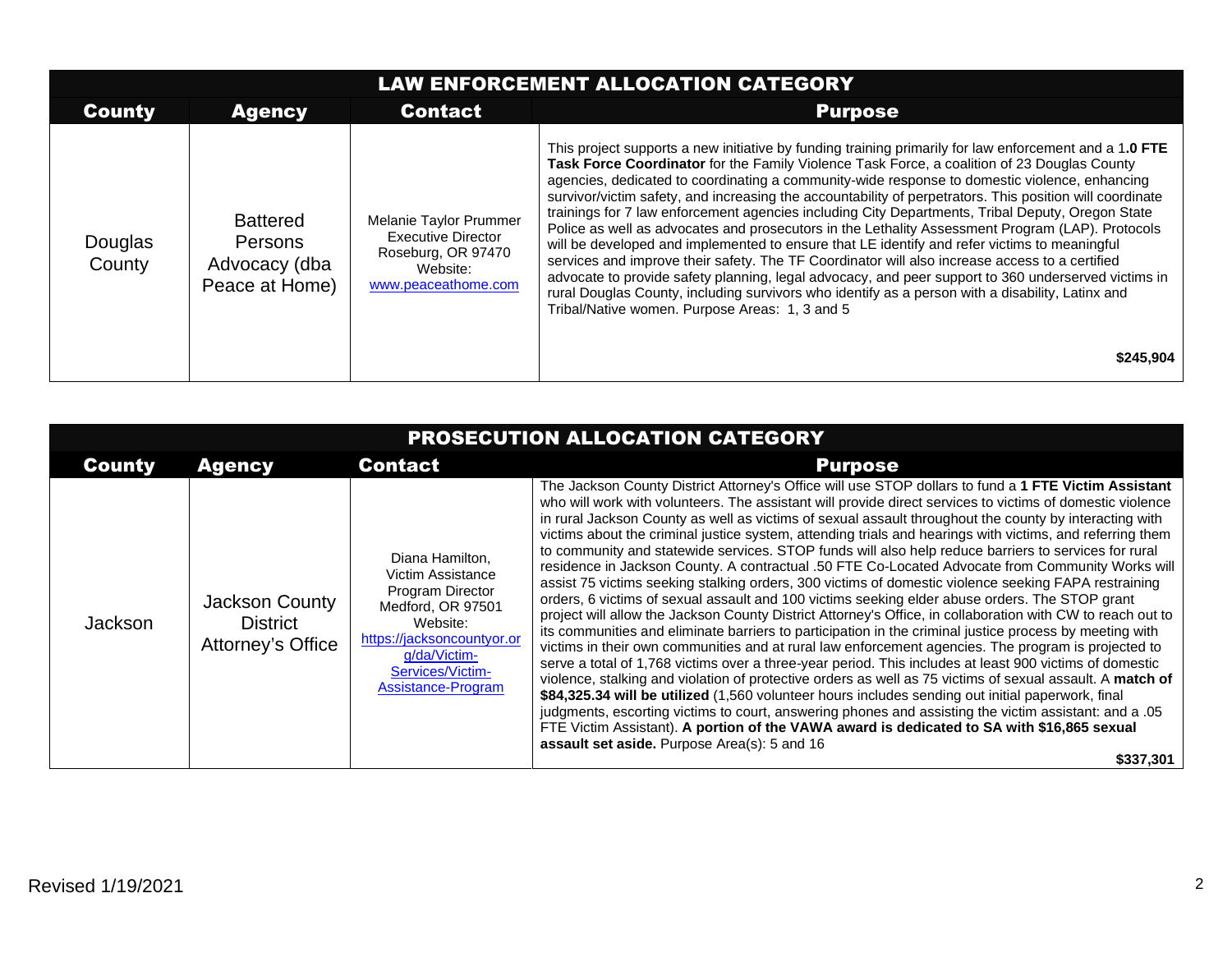| PROSECUTION ALLOCATION CATEGORY |                                                            |                                                                                                                                                    |                                                                                                                                                                                                                                                                                                                                                                                                                                                                                                                                                                                                                                                                                                                                                                                                                                                                                                                                                                                                                                                                                                                                                                                                                                                                                                                                                                                                                                                                                                                                                                                                                                                                                                                                   |
|---------------------------------|------------------------------------------------------------|----------------------------------------------------------------------------------------------------------------------------------------------------|-----------------------------------------------------------------------------------------------------------------------------------------------------------------------------------------------------------------------------------------------------------------------------------------------------------------------------------------------------------------------------------------------------------------------------------------------------------------------------------------------------------------------------------------------------------------------------------------------------------------------------------------------------------------------------------------------------------------------------------------------------------------------------------------------------------------------------------------------------------------------------------------------------------------------------------------------------------------------------------------------------------------------------------------------------------------------------------------------------------------------------------------------------------------------------------------------------------------------------------------------------------------------------------------------------------------------------------------------------------------------------------------------------------------------------------------------------------------------------------------------------------------------------------------------------------------------------------------------------------------------------------------------------------------------------------------------------------------------------------|
| <b>County</b>                   | <b>Agency</b>                                              | <b>Contact</b>                                                                                                                                     | <b>Purpose</b>                                                                                                                                                                                                                                                                                                                                                                                                                                                                                                                                                                                                                                                                                                                                                                                                                                                                                                                                                                                                                                                                                                                                                                                                                                                                                                                                                                                                                                                                                                                                                                                                                                                                                                                    |
| Jefferson                       | Jefferson County<br><b>District</b><br>Attorney's Office   | Twila Rosenberg,<br>Victim Assistance<br>Program Director<br>Madras, OR 97741<br>Website:<br>www.jeffco.net                                        | Funds will be used to support a specialized prosecution unit that will handle cases of domestic<br>violence, sexual assault, dating violence, and stalking in order to increase the safety of victims and<br>hold offenders accountable for their crimes. This will be accomplished through employing a .90 FTE<br>Domestic Violence and Sexual Assault Prosecutor (a portion of this position, .10 FTE, is<br>supported by match) to prosecute 345 cases and will also train local law enforcement on best<br>practice response; employ a .18 FTE Bilingual Domestic Violence and Sexual Assault Victim<br>Assistance Advocate who will provide culturally competent services to increase the long term safety<br>of 345 underserved domestic victims, coordinate cases with the Prosecutor; and directly refer victims<br>to the contractual .10 FTE Bilingual Saving Grace Victim Advocate providing danger assessments<br>and safety planning services to victims in criminal cases. An after-hours crisis response program<br>will also be provided as match on this grant (2577 volunteer hours or \$65,000). Coordination with<br>the Sheriff's Office, Madras Police Department, Adult Community Corrections, Juvenile Community<br>Justice, and St. Charles Madras as community partners are established. Approximately 345<br>underserved domestic violence, sexual assault, dating violence, and stalking victims will be served by<br>the project. This project will match \$119,162. Grant funds will also support training, office supplies<br>and 10% de minimus costs. A portion of the VAWA award is dedicated to SA with \$28,961 sexual<br>assault set aside. Purpose Area(s): 1, 2, 5, 10, & 11.<br>\$357,414 |
| Lane                            | <b>Lane County</b><br><b>District</b><br>Attorney's Office | Patricia W. Perlow,<br><b>District Attorney</b><br>Eugene, OR 97401<br>Website:<br>http://www.lanecounty.org/<br>Departments/DA/VictimSe<br>rvices | The Lane County DA Domestic Violence and Campus Sexual Assault Prosecution Project aims to<br>increase safety of and advocacy for 850 victims of domestic violence and 35 sexual assault victims<br>including those in rural Lane County and UO Students. The project will also increase successful<br>prosecution of DV and SA and strengthen the criminal justice system's response to violence against<br>women in the county. Sexual Assault direct services will be provided by the Campus Sexual Assault<br>Team (including; UOPD, EPD, UO Victim Advocate, and the .20 FTE VAWA funded SA Senior<br>Assistant District Attorney (ADA)). A VAWA funded .63 FTE DV Investigator and SA ADA along<br>with a .221 FTE DV Assistant District Attorney as match (\$129,635). The SA ADA participates in<br>the Campus Sexual Assault Team in initial meetings with student victims to advise them of how the<br>investigation and process would proceed and inform them of their options. The SA ADA also works<br>collaboratively with Eugene PD and Campus PD on investigations of student SAs, prosecutes SA<br>defendants when the victim is willing to proceed, and works with the UO Office of Affirmative Action<br>and Equal Opportunity on case coordination. All Team members will be trained and will serve as<br>trainers to deliver trauma-informed training on sexual assault, safety, victims' rights, reporting,<br>investigation, support, and prosecution. A portion of the VAWA award is dedicated to SA with<br>\$139,163 sexual assault set aside. Purpose Area(s): 1, 2, 3, &16.                                                                                                                           |
|                                 |                                                            |                                                                                                                                                    | \$402,513                                                                                                                                                                                                                                                                                                                                                                                                                                                                                                                                                                                                                                                                                                                                                                                                                                                                                                                                                                                                                                                                                                                                                                                                                                                                                                                                                                                                                                                                                                                                                                                                                                                                                                                         |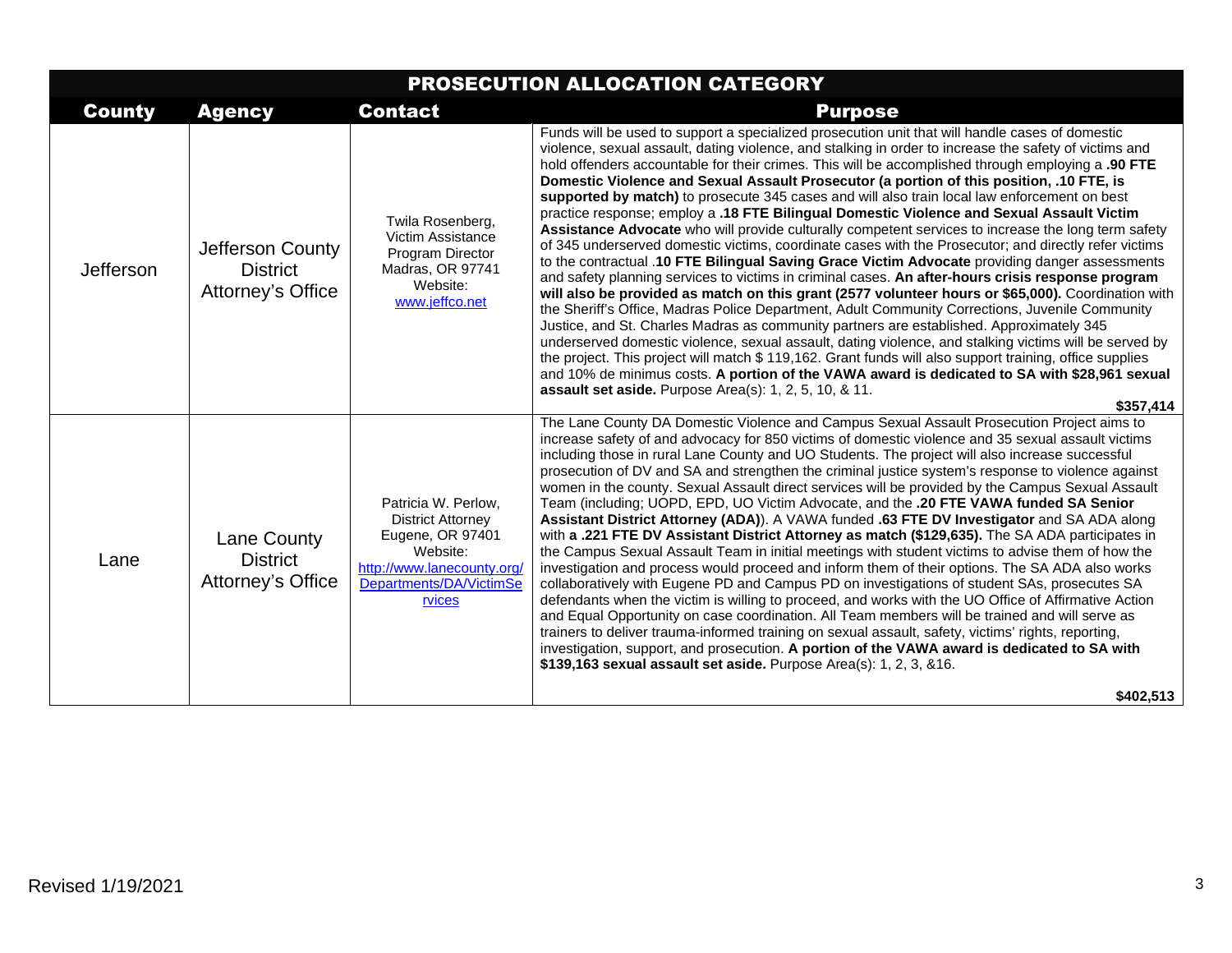| PROSECUTION ALLOCATION CATEGORY |                                                              |                                                                                                                                          |                                                                                                                                                                                                                                                                                                                                                                                                                                                                                                                                                                                                                                                                                                                                                                                                                                                                                                                                                                                                                                                                                                                                                                                                                                                                                                                                                                                                                                                                                                  |
|---------------------------------|--------------------------------------------------------------|------------------------------------------------------------------------------------------------------------------------------------------|--------------------------------------------------------------------------------------------------------------------------------------------------------------------------------------------------------------------------------------------------------------------------------------------------------------------------------------------------------------------------------------------------------------------------------------------------------------------------------------------------------------------------------------------------------------------------------------------------------------------------------------------------------------------------------------------------------------------------------------------------------------------------------------------------------------------------------------------------------------------------------------------------------------------------------------------------------------------------------------------------------------------------------------------------------------------------------------------------------------------------------------------------------------------------------------------------------------------------------------------------------------------------------------------------------------------------------------------------------------------------------------------------------------------------------------------------------------------------------------------------|
| <b>County</b>                   | <b>Agency</b>                                                | <b>Contact</b>                                                                                                                           | <b>Purpose</b>                                                                                                                                                                                                                                                                                                                                                                                                                                                                                                                                                                                                                                                                                                                                                                                                                                                                                                                                                                                                                                                                                                                                                                                                                                                                                                                                                                                                                                                                                   |
| <b>Marion</b>                   | <b>Marion County</b><br><b>District</b><br>Attorney's Office | Susana Escobedo.<br>Director Victim Assistance<br>Program<br>Salem, OR 97309<br>Website:<br>www.co.marion.or.us/DA/v<br>ictimassistance/ | This project provides ongoing direct services to 2,500 victims of domestic violence, including stalking,<br>sexual assault and strangulation crimes by providing long- and short-term advocacy within the criminal<br>justice systems as well as the civil system in relation to protection orders. This grant funds a .75 FTE<br>Family Violence Program Coordinator (FVPC) along with .25 FTE in matching funds that<br>provides direct services and manages volunteers. It also funds a 1 FTE Family Violence -<br>Underserved Communities Outreach Coordinator focusing on providing community outreach to<br>underserved, marginalized and oppressed communities or members of Tribal Nations along with<br>3300 volunteer hours in matching funds. The project's goals are in three areas: (1) to enhance<br>victim safety and provide information and connection with resources that empowers victims to make<br>safe and informed decisions; (2) to proactively help the involved systems be more responsive to victim<br>needs; and (3) focus on community outreach to all victims of DV with an emphasis on victims from<br>UMOC/TN. This is accomplished by collaborating with partners (Center for Hope and Safety, Salem<br>Police Department DV Response Team, Parole and Probation victim services and DHS); and by<br>working to increase the number of specially-trained, volunteer victim assistants. There is \$189,827 in<br>matching funds. Purpose Area(s): 5<br>\$569.480 |
| Multnomah                       | Multnomah<br><b>County District</b><br>Attorney's Office     | Emily Hyde<br>Victim Assistance<br>Program Supervisor<br>Portland, OR 97204<br>www.mcda.us                                               | The Multnomah County DA's Office Domestic Violence Unit supports a .75 FTE Deputy District<br>Attorney (DDA) with grant funds that prosecutes DV cases involving victims from underserved<br>populations. The project will assist over 600 victims through referrals, case consultation, investigative<br>assistance and case review as well as prosecution. Multnomah County has the State's largest<br>population of ethnic minority, immigrant, refugee, non-native English speaking, houseless, human<br>trafficking, and LGBTQ persons. This project connects enhanced DV prosecution services with system<br>partners that serve the diverse populations targeted by this project to ensure cross training,<br>information sharing, and support services that meet the unique needs of these survivors. MCDA and<br>project partners will coordinate and provide case consultation, quarterly project workgroup meetings<br>and an annual training for partners to share their expertise and cross train. A total of \$59,502 indirect<br>costs and \$128,159 in match funds includes a .25 FTE DDA. Purpose Area (s): 1, 2, 9, and 19.<br>\$384,477                                                                                                                                                                                                                                                                                                                                       |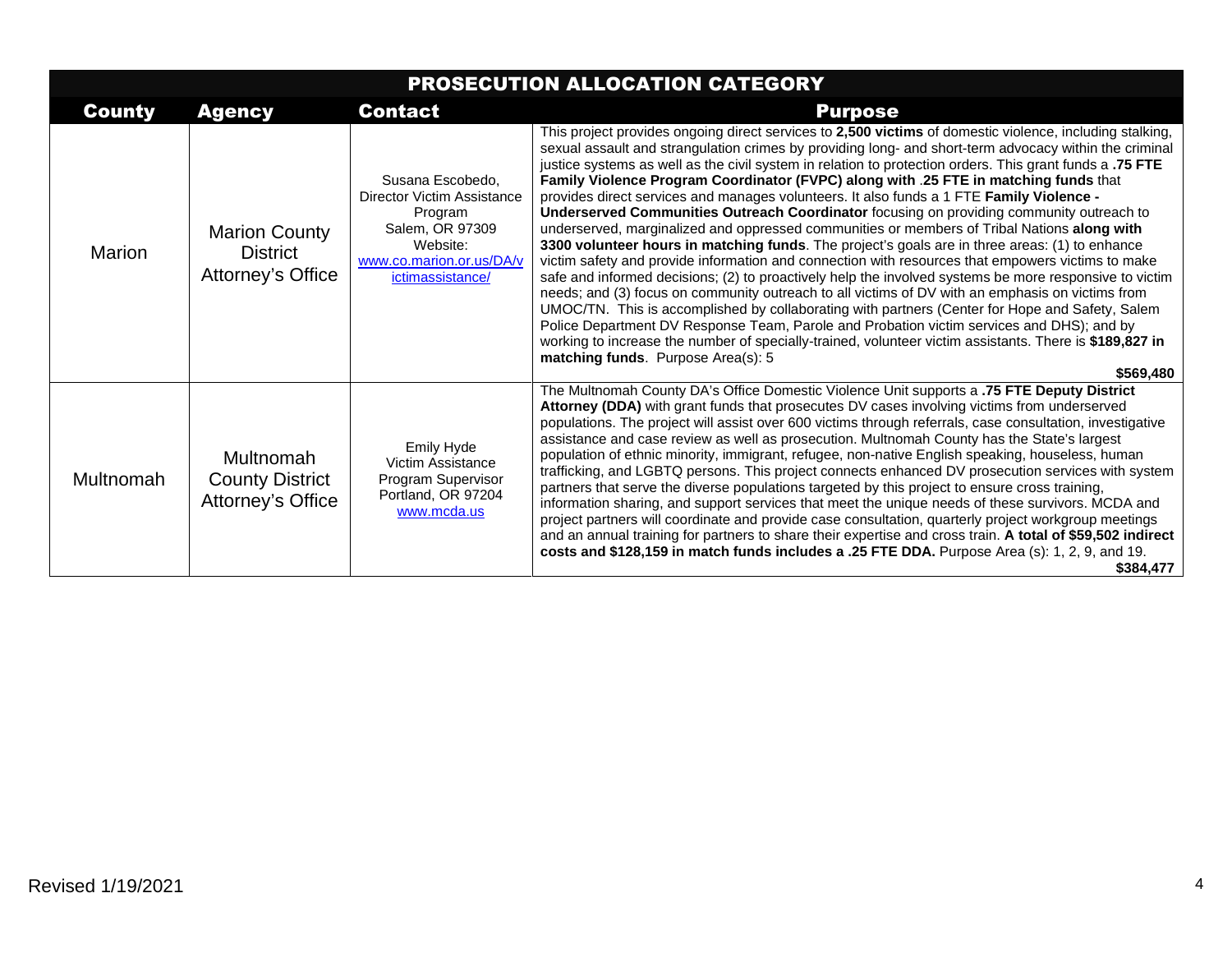| PROSECUTION AND LAW ENFORCEMENT ALLOCATION CATEGORY |                                                                         |                                                                                                                   |                                                                                                                                                                                                                                                                                                                                                                                                                                                                                                                                                                                                                                                                                                                                                                                                                                                                                                                                                                                                                                                                                                                                                                                                                                                                                                                                                                                                                                                                                                                                                                                                                                                                                                                                                                                                                                                                                                                                                                                                                                                                                                                     |
|-----------------------------------------------------|-------------------------------------------------------------------------|-------------------------------------------------------------------------------------------------------------------|---------------------------------------------------------------------------------------------------------------------------------------------------------------------------------------------------------------------------------------------------------------------------------------------------------------------------------------------------------------------------------------------------------------------------------------------------------------------------------------------------------------------------------------------------------------------------------------------------------------------------------------------------------------------------------------------------------------------------------------------------------------------------------------------------------------------------------------------------------------------------------------------------------------------------------------------------------------------------------------------------------------------------------------------------------------------------------------------------------------------------------------------------------------------------------------------------------------------------------------------------------------------------------------------------------------------------------------------------------------------------------------------------------------------------------------------------------------------------------------------------------------------------------------------------------------------------------------------------------------------------------------------------------------------------------------------------------------------------------------------------------------------------------------------------------------------------------------------------------------------------------------------------------------------------------------------------------------------------------------------------------------------------------------------------------------------------------------------------------------------|
| <b>County</b>                                       | <b>Agency</b>                                                           | <b>Contact</b>                                                                                                    | <b>Purpose</b>                                                                                                                                                                                                                                                                                                                                                                                                                                                                                                                                                                                                                                                                                                                                                                                                                                                                                                                                                                                                                                                                                                                                                                                                                                                                                                                                                                                                                                                                                                                                                                                                                                                                                                                                                                                                                                                                                                                                                                                                                                                                                                      |
| Statewide                                           | Attorney<br><b>General's Sexual</b><br><b>Assault Task</b><br>Force     | Michele Roland-Schwartz<br><b>Executive Director</b><br>Keizer, OR 97303<br>Website:<br>http://oregonsatf.org/    | A statewide training project focused on Sexual Assault Law Enforcement and Prosecutors will provide<br>training to 30 prosecutors and 65 law enforcement officers. The project also includes expert witness<br>training for 55 responders along with statewide in person SART training and technical assistance; and<br>sexual assault and human trafficking training. The trainings will improve Oregon's capacity to<br>effectively respond to, investigate, and prosecute sexual assault crimes, and to improve the criminal<br>justice system's ability to appropriately respond to victims of sexual assault. Through partnership with<br>the Oregon Department of Justice (ODOJ), Oregon District Attorney Association (ODAA), Department<br>of Safety Standards and Training (DPSST), Oregon State Sheriff's Association (OSSA)' Oregon<br>Chiefs of Police, Jefferson County DA's Office, and SATF member partners on the Criminal Justice<br>Subcommittee and up to 10 SATI Law Enforcement and Prosecutor Instructors. Specifically, SATI will<br>provide 5 joint prosecutor and law enforcement trainings in Pendleton, Madras, Salem, Coos Bay and<br>Lincoln City (2.5 days each); 4 two-day joint prosecutor and law enforcement trainings on the<br>intersection of sexual assault and human trafficking in Klamath Falls, Salem, Seaside, and Hermiston;<br>Two 1-day Expert Witness trainings in Madras and Wilsonville; and SART training and technical<br>assistance upon invitation from 3 Oregon based SARTs and providing a 2 hour SART training at<br>SATF's scheduled SART Summit. The Expert Witness and SART training events will be open to other<br>multi-disciplinary partners to include advocacy, SANEs, and DHS. Funds will support a .65 Criminal<br>Justice Coordinator, 21 FTE Program Specialist, .05 FTE Accountant & a .10 FTE<br>Communications/Membership Coordinator; along with \$46,407 to subcontract with several trainers<br>to present at each training. This VAWA Grant is 100% focused on sexual assault. Purpose Area(s):<br>1, 2, 7, 9, 10, 15 & 16<br>\$245.687 |
| Statewide                                           | Oregon<br>Department of<br>Justice, Criminal<br><b>Justice Division</b> | Sarah Sabri<br>Domestic Violence<br><b>Resource Prosecutor</b><br>(DVRP)<br>Salem, OR 97301                       | This statewide training project provides six free DV trainings for 225 (up to 75 per year) Oregon and<br>Tribal prosecutors and a 2.5-day intensive tribal advocacy course for 90 prosecutors over a 3-year<br>period. Trainings may focus on prosecutors who handle primarily DV, sexual assault, dating violence,<br>and stalking cases. This training focuses on the dynamics of DV, the difficulty and nuance of DV<br>prosecution, and updated best practices and trial advocacy to better serve victims and hold offenders<br>accountable. This grant would also support the facilitation of the statewide Domestic Violence<br><b>Fatality Review Team</b> to allow for team members to participate in DV fatality reviews twice a calendar<br>year (for a total of 6 during the course of the project), in order to provide recommendations to the<br>community and state in order to help reduce DV fatalities. A total of \$81,994 in matching funds<br>includes a.12 FTE for the DVRP position. A portion of this grant is dedicated to SA with a total of<br>\$11,956 sexual assault set aside. Purpose Area (s): 1, 2, and 7.<br>\$137,069                                                                                                                                                                                                                                                                                                                                                                                                                                                                                                                                                                                                                                                                                                                                                                                                                                                                                                                                                             |
| Statewide                                           | Oregon Judicial<br>Department                                           | Nanci Thaemert<br><b>JCPD</b><br>Salem, OR 97301<br>Website:<br>http://courts.oregon.gov/oj<br>d/pages/index.aspx | This statewide training project addresses the problem of tribal court protection orders not being<br>recognized. An official guidance to state law enforcement officers and counties was released in 2020<br>in conjunction with trainings on how to correctly enforce tribal protection orders. This training will be<br>focused on the actions that need to be taken by nontribal officers and agencies in order to be in<br>compliance with state and federal law. The DVRP is working with the US Attorney's Office, the Tribal<br>Court/State Court Forum, the Oregon Judicial Department and the Oregon Department of Justice in<br>providing statewide trainings to law enforcement around the state. (Note: A total of 13 trainings were<br>conducted in early 2020 prior to the COVID 19 shutdown. Virtual trainings will continue in 2021 with<br>plans to develop a training video about tribal court protection orders.). Other goals include how to get<br>tribal court orders efficiently or effectively entered into LEDS. A total of \$81,994 in matching in kind<br>grant funds includes a .12 FTE for the DVRP position. Purpose Area (s): 1, 2, and 7.<br>\$59,780                                                                                                                                                                                                                                                                                                                                                                                                                                                                                                                                                                                                                                                                                                                                                                                                                                                                                                                               |